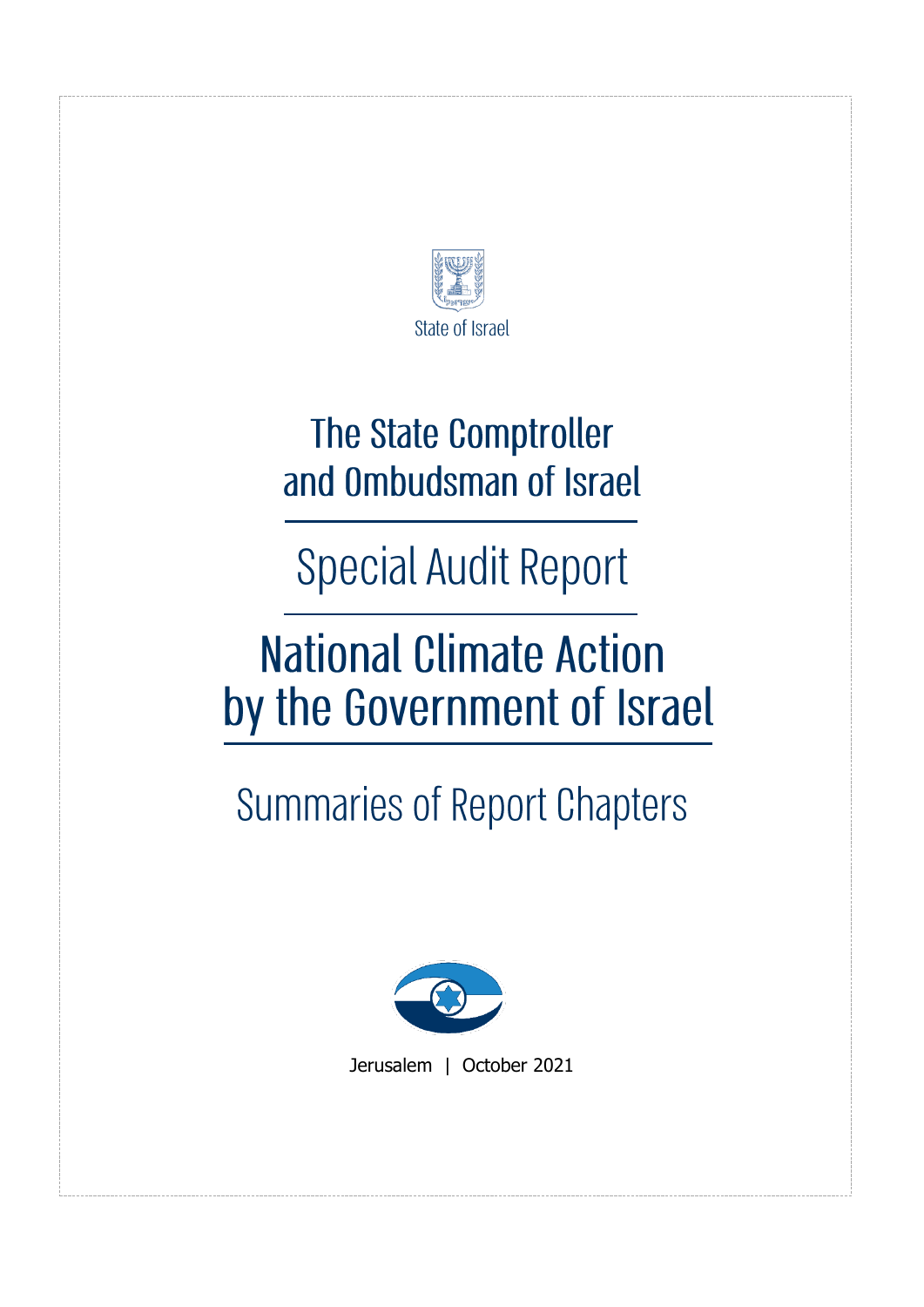Catalogue Number 2021-004 ISSN 073-1948

This report is visible at the State Comptroller's Office web site [www.mevaker.gov.il](http://www.mevaker.gov.il/)

English edition: Scientific editor - Tzruya Calvão Chebach

Translator - Jessica Setbon

Graghic Design: Shoshana Shahar Studio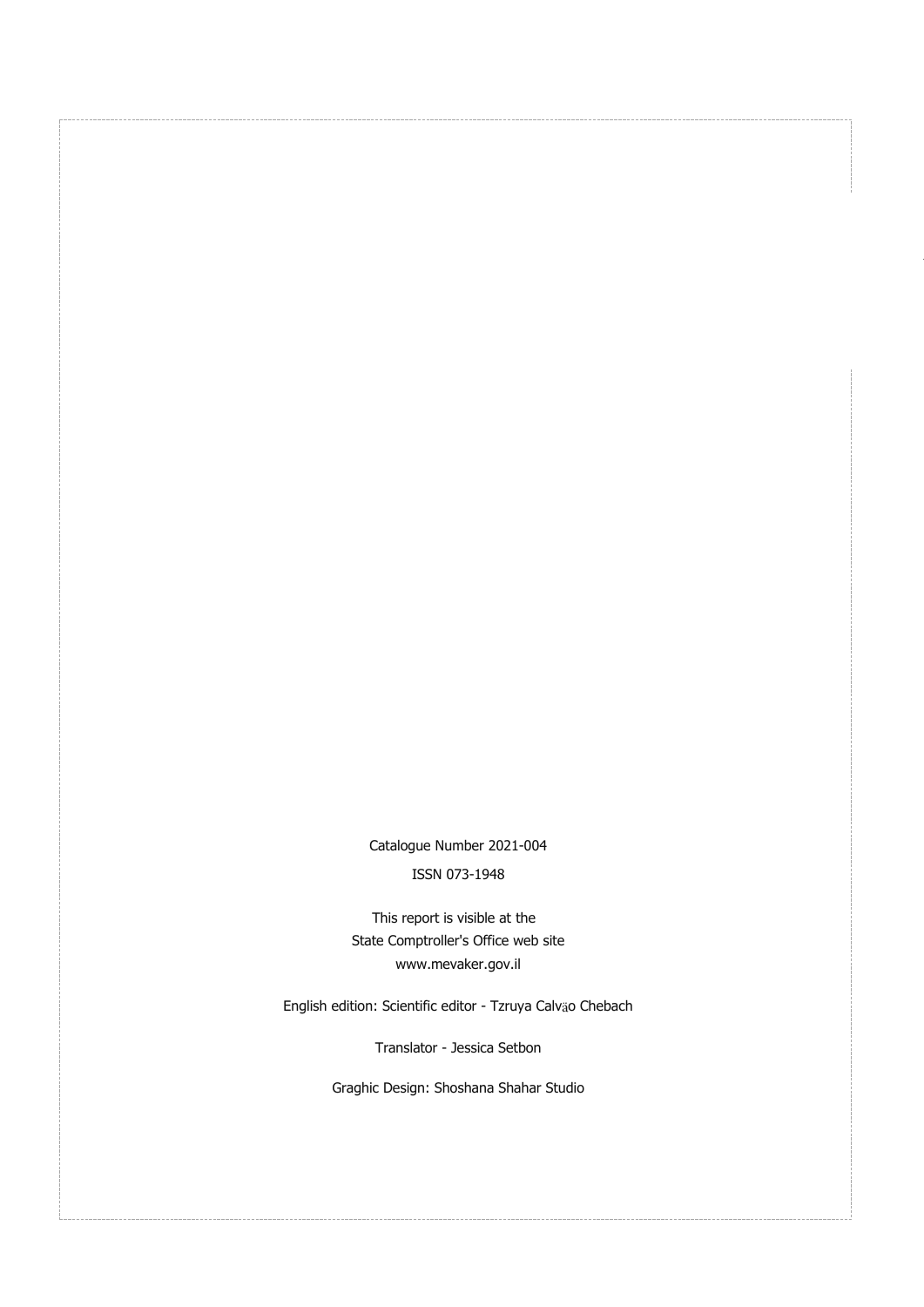

"Look at God's work - for who can straighten what He has twisted?" (Ecclesiastes 7:13)

- When the Holy One created the first human being, He took him and led him around all the trees of the Garden of Eden. He said to him: "Look at My works, how beautiful and praiseworthy they are! All that I have created, I have created it for you. Be mindful that you do not corrupt and destroy My world, for if you corrupt it, there is no one to repair it after you."

Midrash Ecclesiastes Rabbah, ch. 7

The natural resources of the earth, including the air, water, land, flora and fauna and especially representative samples of natural ecosystems, must be safeguarded for the benefit of present and future generations through careful planning or management, as appropriate.

> Declaration of the United Nations Conference on the Human Environment, Stockholm 16 June 1972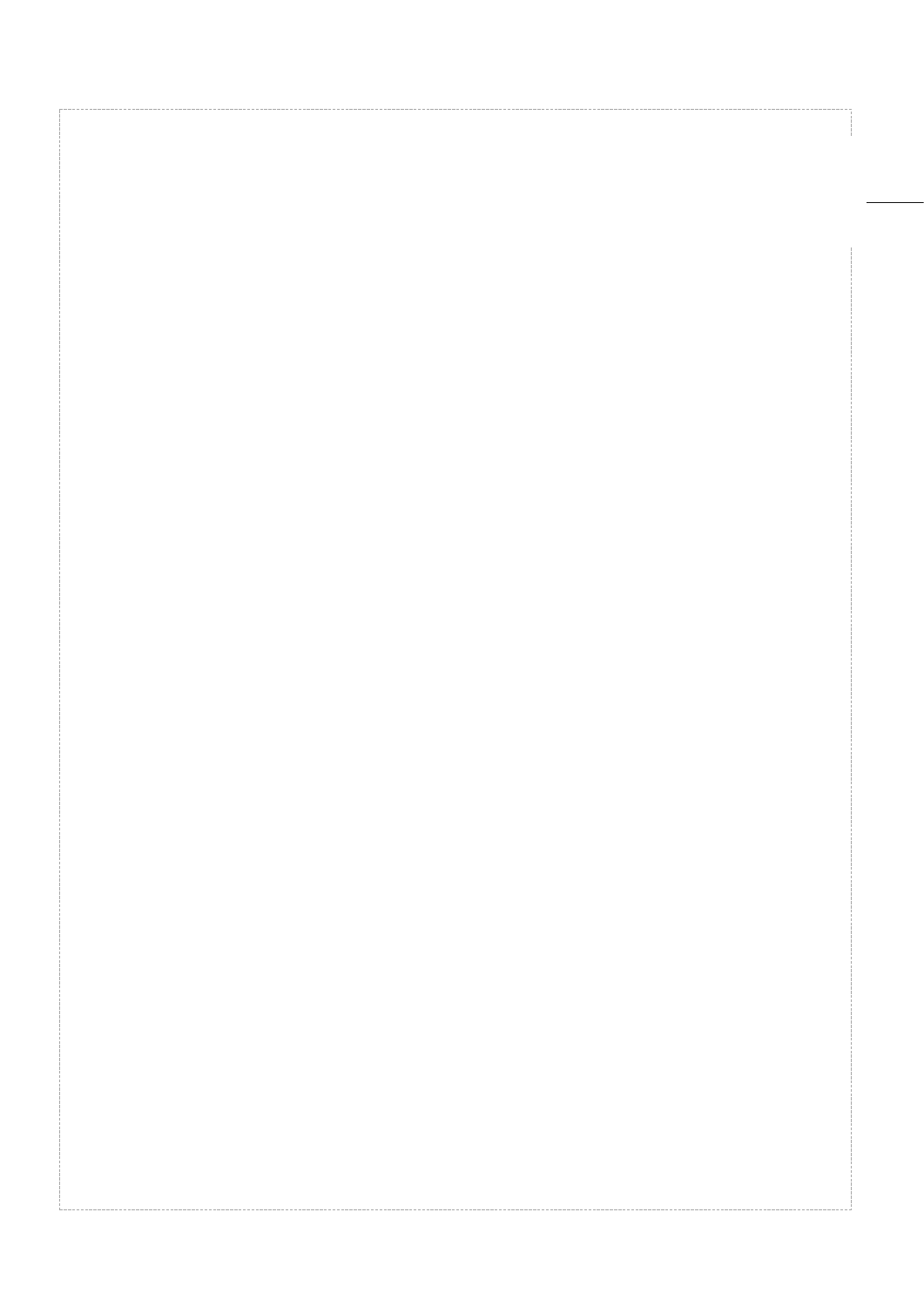

#### **Foreword**

This special audit report on the National Climate Action by the Government of Israel, was submitted to the Knesset and presented to the public in preparation for the 2021 United Nations Climate Change Conference (COP26), scheduled to meet in early November 2021 – at a time when many countries are making pivotal policy decisions that will influence the way we will manage this global crisis, which is expected to continue in the coming decades.

This audit report is unique in several respects. **First**, the state audit chose to address an issue that is currently developing. This decision was based on a future-oriented approach and the desire to give decision-makers a comprehensive document that will support them in preparing for and managing this multidimensional issue. **Second**, the report includes analysis of risks in different fields – including financial, physical, and geopolitical. The findings indicate the need to integrate them into the national risk strategy and take them into account when addressing strategic issues under the government's responsibility. **Third**, the report addresses several levels of this issue: the inter-ministerial level, which includes dozens of government ministries and public entities; the sectorial level  $-$  public, private, and civil society; the economic level, including sectors such as energy and transportation; and the international level. These levels are interconnected; taken together, they present a comprehensive assessment of the issue. **Fourth**, based on the understanding that the State Comptroller tracks core issues, the concluding chapter of this report includes an analysis of organizational and functional gaps. Addressing these gaps can contribute to improving government actions in managing the climate issue.

Over the past few decades, scientific studies have led the world to the understanding that continued emission of greenhouse gases (GHGs) at current levels will lead to increasing concentrations in the atmosphere, and thus to significant climate change, and, that as result, a cross-borders and cross-sectors crisis is evolving and is expected to cause deterioration in the global economy, health, and ecology. To prevent the realization of this scenario, comprehensive global action is required to reduce GHG emissions through the transition to a net carbon neutral economy.

Effective management of mitigation and adaptation to climate change effects necessitates a perceptual shift and requires an understanding that climate change is not only an environmental issue – it has become a systemic crisis that threatens many areas of life. Therefore, it is relevant to the entire range of government activity. Various countries have declared a state of climate emergency, and they have begun to take actions on the national and local level. They do so based on the understanding that climate change is a significant component of the risk map, and not just an environmental issue with limited effects, and that national adaptation to climate change is a central component of a national strategy for strengthening public resilience and systemic readiness for multi-risk crises.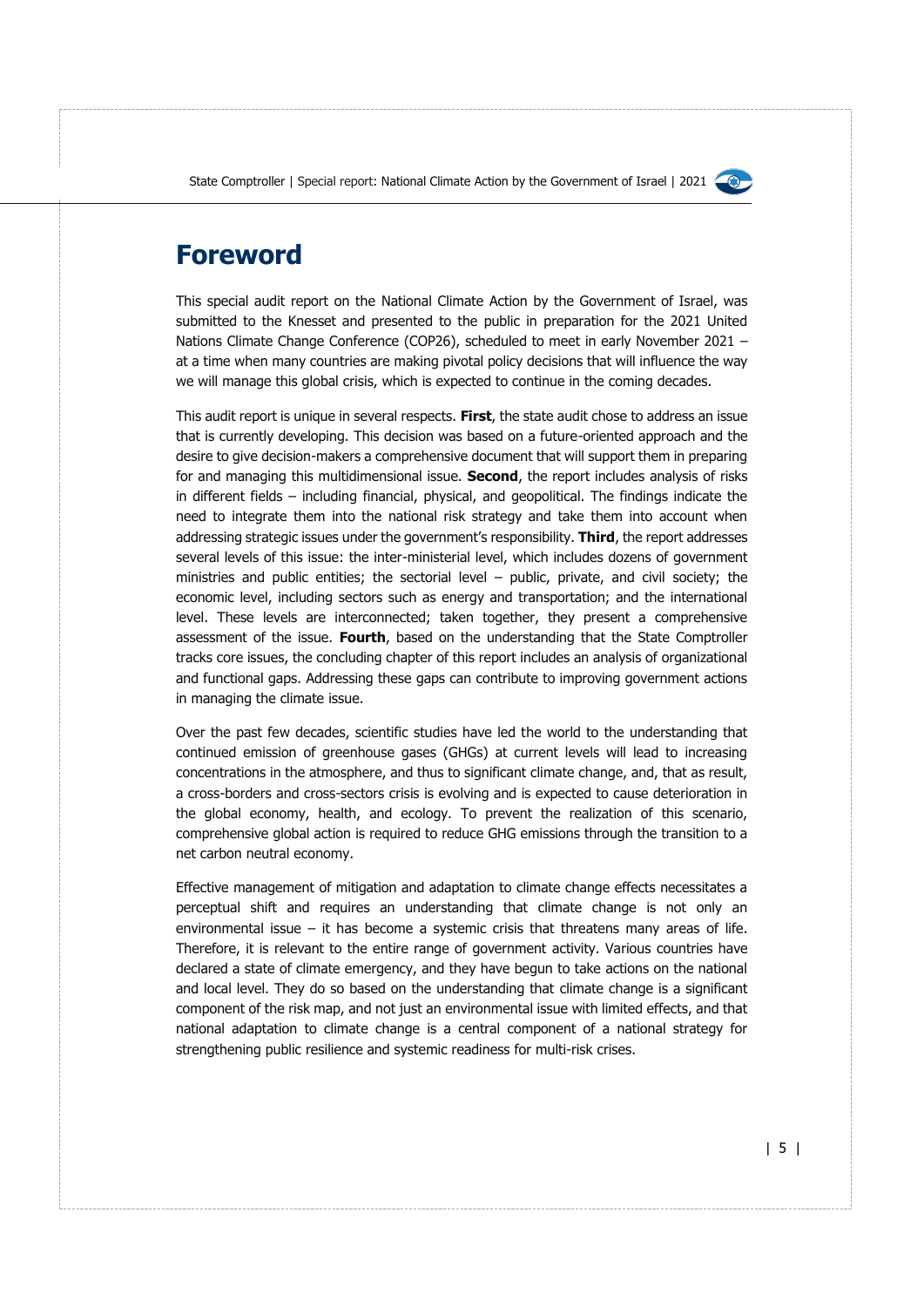

Foreword

In the understanding that the government must take initial steps based on existing knowledge, the State Comptroller conducted a comprehensive examination of government resolutions and actions promoted by the government of Israel over the past several years, in several main areas: mitigation of GHGs emissions; multi-sectorial adaptation to climate change risks; macroeconomic and financial risks caused by climate change; and Israel's governance structure for addressing these issues. The audit report also includes an international layer, which contains comparative reviews of actions taken in other countries, presentation of content from international professional organizations on the report topics, analysis of global trends, actions and recommendations of countries and international organizations, risk analysis, and scientific reports. Throughout the audit process, the auditors met with many experts and researchers, key staff actors, and field actors in dozens of public entities, many government ministries and subordinate bodies, industry representatives and other stakeholders.

The audit revealed many findings that indicate that the State of Israel has yet to make the necessary perceptual shift. Only a minority of public entities exhibited actions for improving adaptation to climate change. Israel is one of the few countries in the world that does not act based on a national adaptation plan that is budgeted and approved, although it is in a "hotspot" (high-risk area), and thus even more exposed to climate change risks. Further, climate change is not part of the national threat map. Not all the required mechanisms for reducing GHG emissions have been implemented. In addition, disagreements among government ministries have delayed Israel's ability to meet its obligations and targets for GHG emissions reduction and the transition to renewable energy, and are expected to cause further delays. Israel has not yet internalized the risks posed by climate change to the economy and financial system. Finally, in the field of climate innovation, Israel is at the bottom of the list of countries reviewed.

The audit report recommends examining the obstacles in the existing organizational and functional structure that affect this issue. These include decentralization of authority among many government entities, segmentation of each layer related to climate change management, and the built-in gap between the responsibility of a public entity for a certain area and its authority to act in this area. These barriers impede the prioritization of the government's public targets as well as resolution of the conflicts between them. The audit also recommends defining climate action as a core target under government responsibility (of all government ministries) and determine that climate change should be managed on a national platform that will enable decision-making based on balancing the conflicting public interests, under uncertain conditions – decisions that have the power to change the economy. This can contribute to improvement of long-term government planning through an integrative viewpoint, lead the State of Israel to a low-carbon economy, and promote the integration of climate considerations in government work. As part of this process, the audit recommends strengthening the necessary knowledge capacities in the scientific, economic, and technological fields. The government must act so that the national infrastructure and resources and public and private funding will support the State of Israel's transition to a low-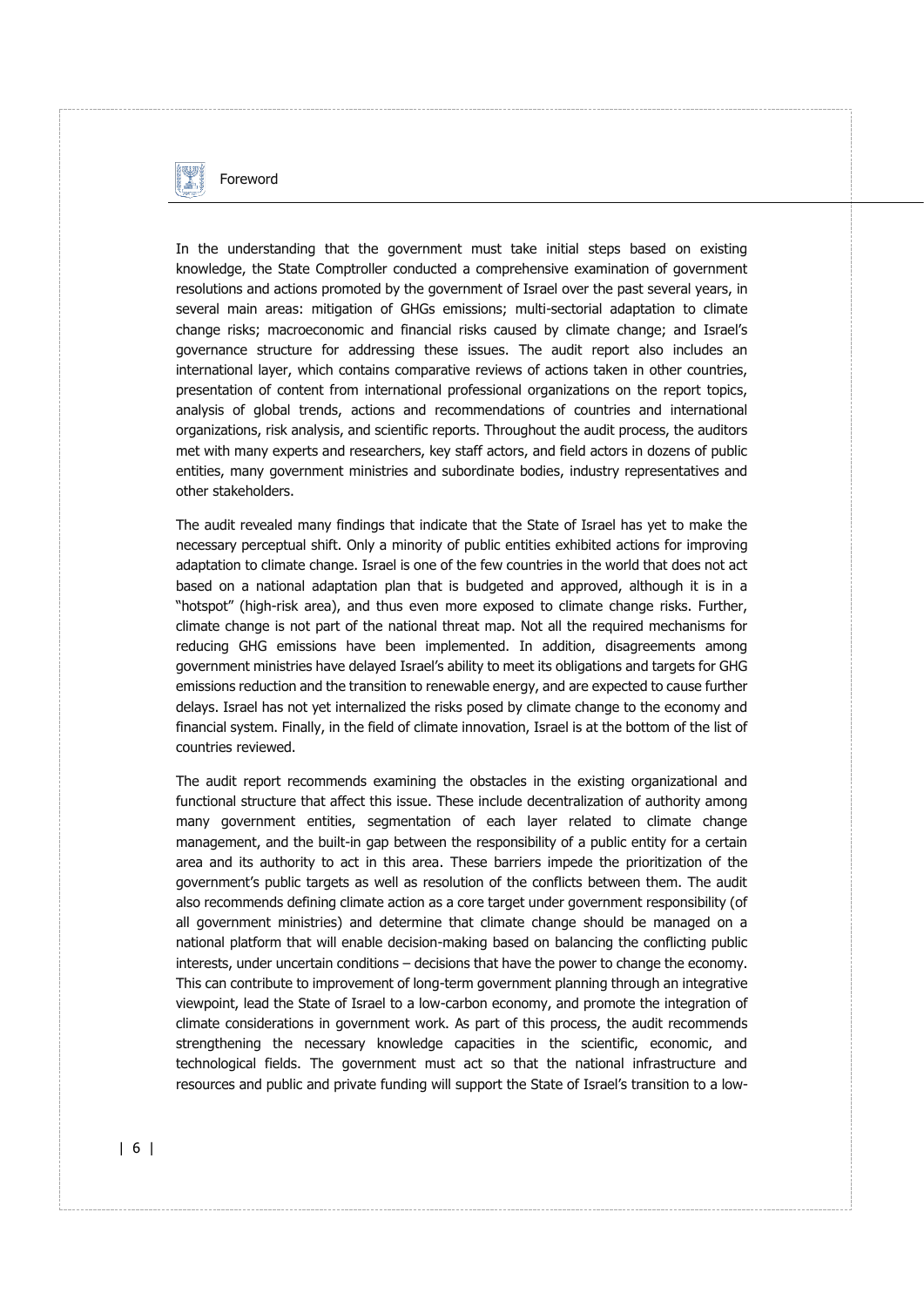

carbon economy and the promotion of adaptation actions and ensure that all necessary steps are taken to meet its obligations and targets for GHG emissions reduction.

It should be noted that during the final stages of this audit, the government made several resolutions related to climate change, and set targets and actions for implementation.

In conclusion, Israel's government faces a two-sided challenge. On the one hand, it must address questions of risk management on the national level and construct a path that will lead to a low-carbon economy, green growth, and the transition to green energy. On the other, it must achieve maximum adaptation to the risks that climate change poses to people, infrastructure, and nature. I hope that the findings of this report and its recommendations will contribute to the promotion of the issues relating to climate change and motivate the audited entities to act in this field.

gikh Malyhi

**Matanyahu Englman** State Comptroller and Ombudsman

Jerusalem, October 2021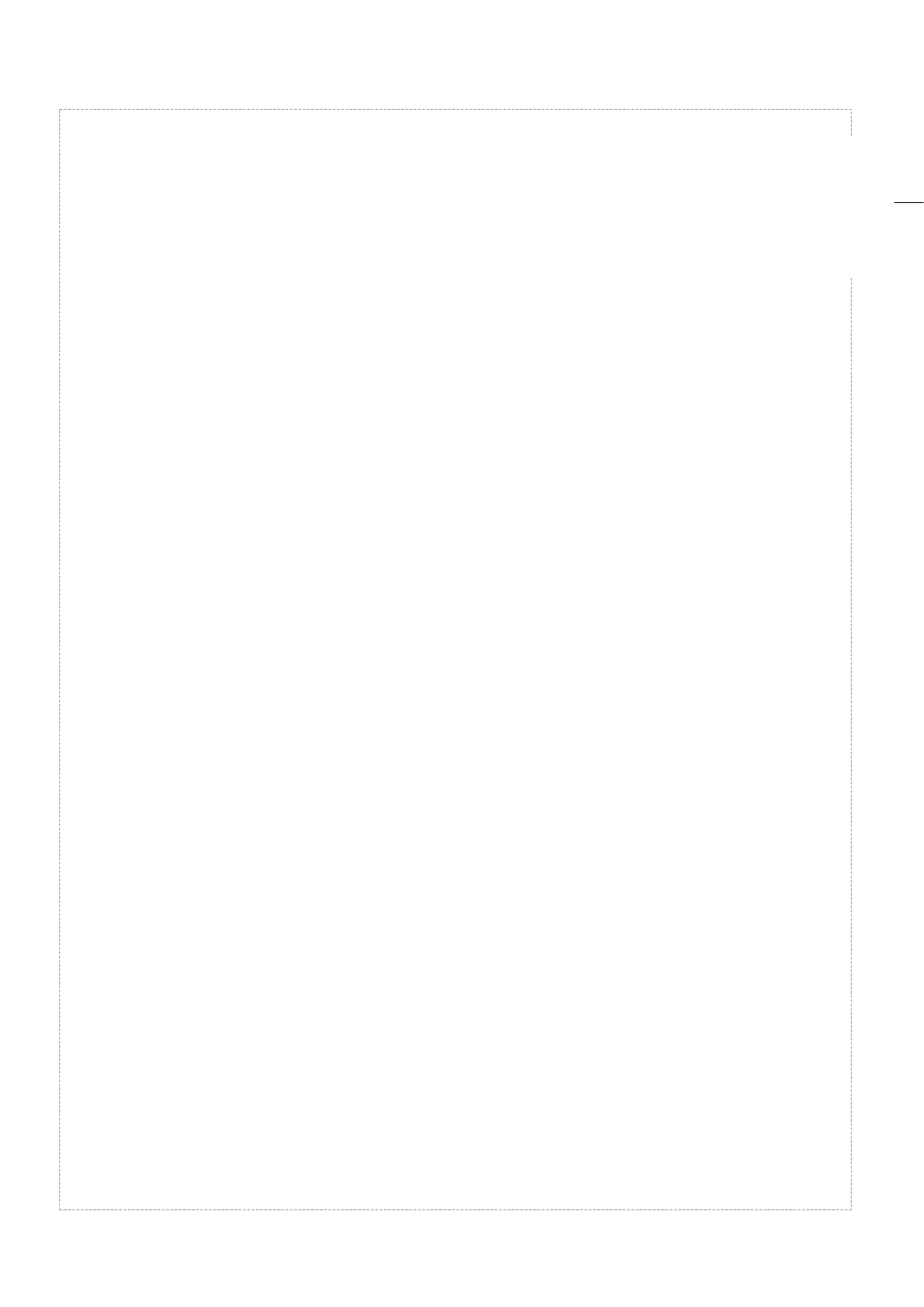

### **Table of Contents**

National Climate Action by the State of Israel

| Chapter $1 \mid$ | <b>Mitigation - Actions to Reduce GHG Emissions</b>                                                                             | 23 |
|------------------|---------------------------------------------------------------------------------------------------------------------------------|----|
|                  | Chapter 2   Adaptation – National Plan and Measures                                                                             | 41 |
| Chapter $3 \mid$ | <b>Review of Economic and Financial Risks of Climate</b><br><b>Change and their Management by the State of</b><br><b>Israel</b> | 59 |
| Chapter $4 \mid$ | <b>Climate Change Governance - Organizational,</b><br><b>Functional, and Professional Structures</b>                            | 85 |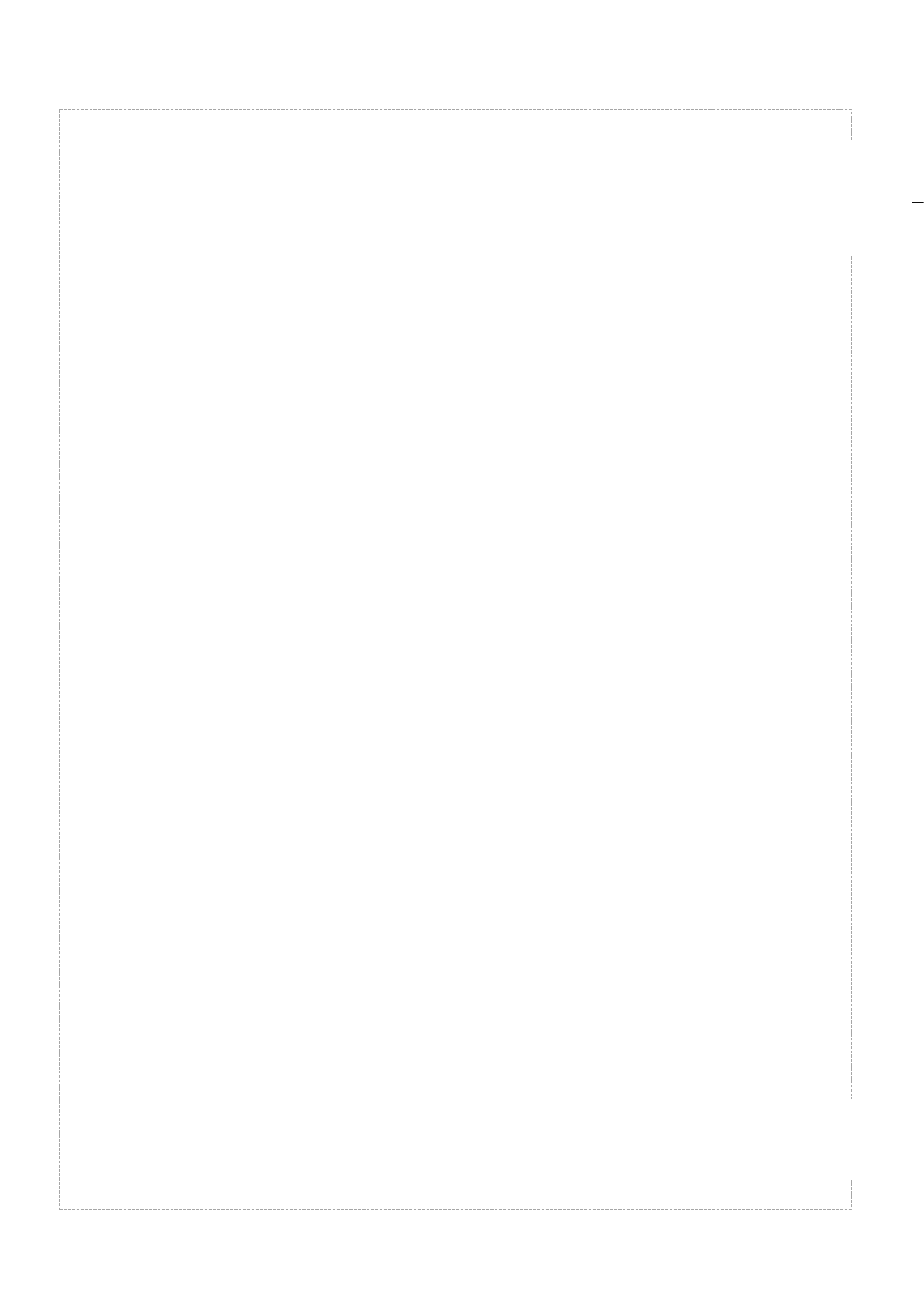

### **Glossary**

**Adaptation** – actions and adaptation for risks related to climate change.

**Adaptation plans** – National adaptation strategy (NAS) and national action plan (NAP).

**Adaptation report** – Recommendations intended to support in implementing the targets of Government Resolution No. 4079 and to help Israel to better adapt to climate changes based on the actions of the CCAA and the subcommittees (published in April 2021).

**Annual follow-up report** – Annual report to the Israeli government of the Steering Committee for GHG Reduction on implementation of the national plan and targets for reducing GHG emissions, as determined in Government Resolution No. 542.

**Anthropogenic greenhouse gases** – Gases produced by human activity. Most of the anthropogenic greenhouse gas emissions originate in burning fossil fuels for producing energy in activities such as electricity production, transportation, cooking and heating.

**BAU scenario** – Business-as-usual scenario; the emissions forecast in the BAU scenario relating to GHG emissions expected in the absence of policies or additional government action.

**CCAA team** – The CCAA; managing team who manages the integration of the national climate change adaptation plan.

**Climate Change Adaptation Administration (CCAA)** – An entity of the Ministry of Environmental Protection, comprises 35 bodies including representatives of government ministries, civil bodies, and environmental organizations. The role of this team is to manage formulation of the national climate change adaptation plan.

**Climate event** – extreme weather event, including unusual environmental events (such as haze, sandstorms, air pollution), mostly limited in extent.

**Climate Law Memorandum** – 5781-2021, published in May 2021 by the Ministry of Environmental Protection. It aims "to lead to prevention and reduction of GHG emissions and climate crisis damage in Israel… by setting targets for reducing emissions and GHGs and preparing national plans".

**Combined cycle power plant** – Power plant that relies on storage of PV energy, alternative to peaking power plant.

**COVID-19** – Coronavirus disease (COVID-19), an infectious disease caused by the SARS-CoV-2 virus.

**Decarbonization** – Negating CO2 emissions during economic activity.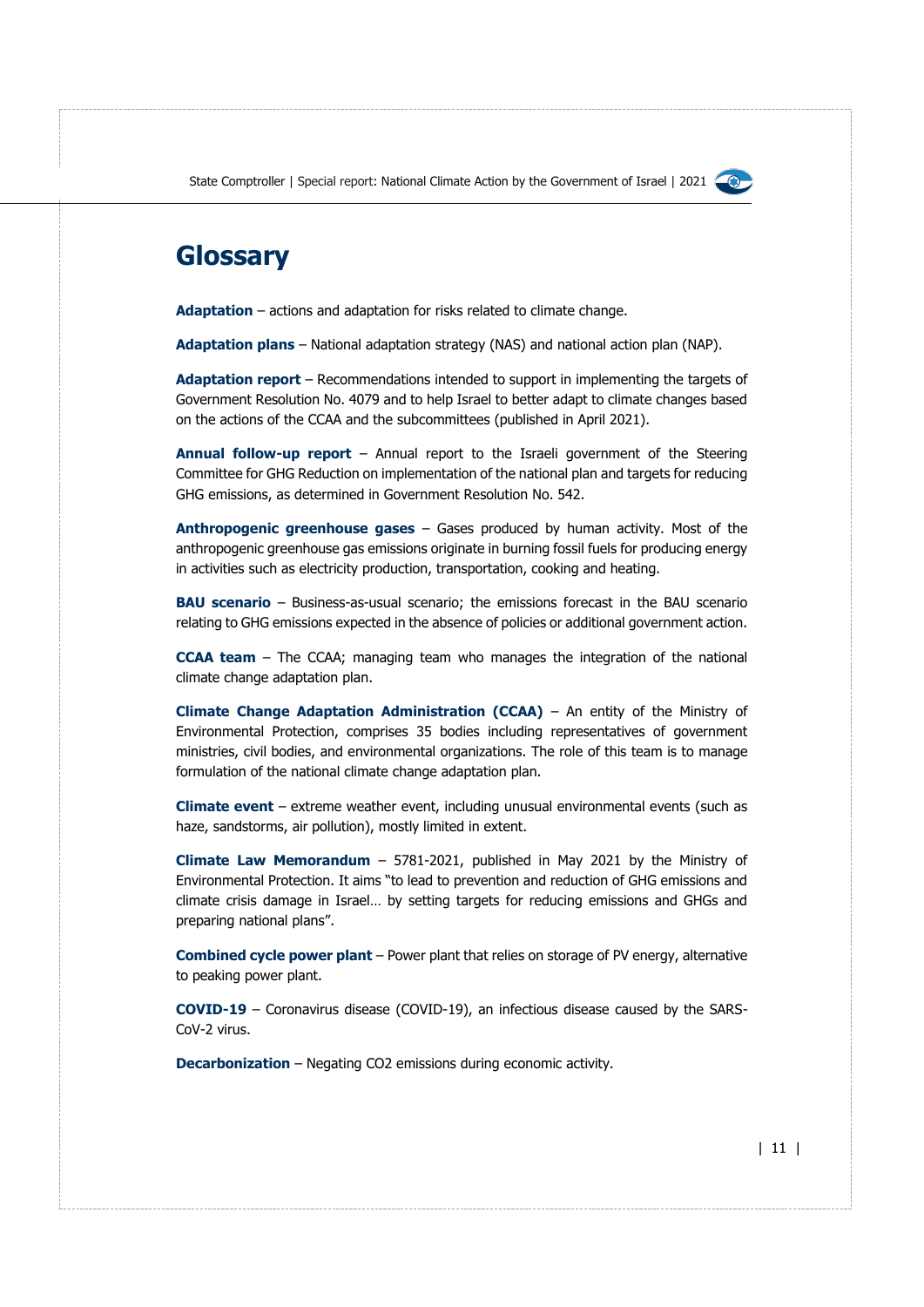

**Decision makers proposal for transition to a low-carbon economy** – Draft of a government resolution on the "Transition to a Low-Carbon Economy" which details Israel's new national targets of GHG Emissions reduction. The Ministry of Environmental Protection has been promoting this proposal since late 2020. The draft proposal was finally accepted as Government Resolution 171.

**Defense establishment** – The Ministry of Defense and the Israel Defense Forces.

**Dual-use zone** – Area designated for the construction of installations for producing renewable energy that is being used for other purposes, such as built-up land, agricultural areas, or parking lots.

**ESG** – Environmental, Social, and Governance; considerations in the fields of environment, social welfare, and corporate governance that can be evaluated during economic or financial activity, such as through reporting on activity of companies and corporations.

**Framework convention** – The United Nations Framework Convention on Climate Change (UNFCCC), the UN's fundamental convention on climate change.

**GDP** – Gross domestic product.

**Government Guide to Risk Management** – A guide designed to aid decision-makers in managing public risk (published by the Prime Minister's Office, 2018).

**Government Resolution No. 171** – Israel government resolution dated July 2021 on "The Transition to a Low-Carbon Economy."

**Government Resolution No. 208** – Israel government resolution dated August 2021 on "The Transition to Green Energy and Correction of the Government Resolution."

**Government Resolution No. 465** – Israel government resolution dated October 2020 on "Promoting Renewable Energy in the Electricity Sector."

**Government Resolution No. 474** – Israel government resolution dated June 2009 on "Israel's Adaptation to Climate Change – Adaptation and Readiness for Climate Change and GHG Emissions Reduction."

**Government Resolution No. 542** – Israel government resolution dated September 2015 on "GHG Emissions Reduction and Improving Efficiency of Energy Consumption in the Economy", passed following the Paris Agreement, which defined national reduction targets for 2030.

**Government Resolution No. 1403; National Plan 2016** – Israel government resolution dated April 2016 on a "National Plan for Implementing the Targets for GHG Emissions Reduction and Improving Energy Efficiency."

#### | 12 |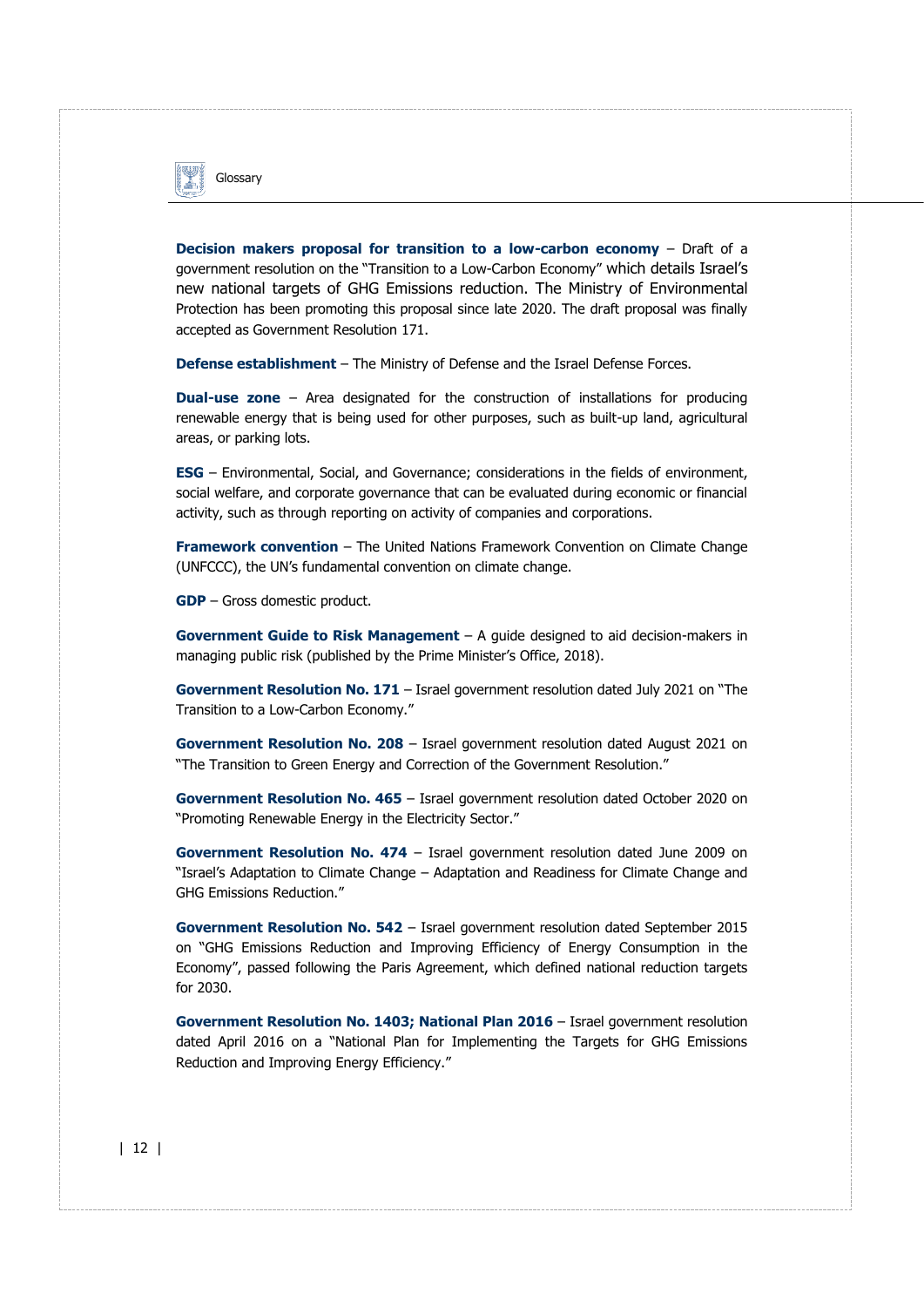

**Government Resolution No. 4079** – Israel government resolution dated July 2018 on "Israel's Preparation for Climate Change Adaptation: Recommendations to the Government for National Strategy and a National Action Plan."

**Greenhouse gases (GHGs)** – A group of gases that prevent the radiation reflected from Earth from escaping into the atmosphere contributing to global warming and [climate change.](https://ec.europa.eu/eurostat/statistics-explained/index.php?title=Glossary:Climate_change) Converting them to carbon dioxide (or CO2) equivalents makes it possible to compare them and to determine their individual and total contributions to global warming.

**IMS** – Israel Meteorological Service.

**IPCC Fifth Assessment Report** – The Fifth Assessment Report of the United Nations Intergovernmental Panel on Climate Change (2014).

**Low-carbon economy** – An integrated economic policy that aims to change patterns of economic activity so that it will have minimal effect on the ecological system and reduce anthropogenic GHG emissions, to prevent the effects of climate change. This policy can reduce GHG emissions to net zero carbon.

**Mitigation** – Reduction of GHG emissions.

**National targets** – National targets for GHG reduction determined by countries under the Paris Agreement (see NDCs).

**NEMA** – National Emergency Management Authority.

**New plan for improving energy efficiency 2030** – The new national plan for improving energy efficiency for 2020-2030 (published by the Ministry of Energy in November 2020).

**NGFS** – Network of Central Banks and Supervisors for Greening the Financial System.

**OECD** – Organization for Economic Co-operation and Development

**OECD climate recommendations report** – Comprehensive report on promoting climate action in Israel written by the OECD in 2020 under the title "Accelerating Climate Action in Israel."

**RIA** – Regulatory Impact Assessment; OECD methodology, implemented in Israel.

**Roadmap for Energy Sector 2050** – Summary document on a study by the Ministry of Energy on updated emissions targets for 2050 (published for public comments in March 2021).

**Scientific study and recommendations for a national strategy** – A study coordinated by the Chief Scientist at the Ministry of Environmental Protection following Government Resolution No. 474 of 2009, which included a scientific survey of the climate change issue, actions being performed for climate change adaptation, and actions that government

| 13 |